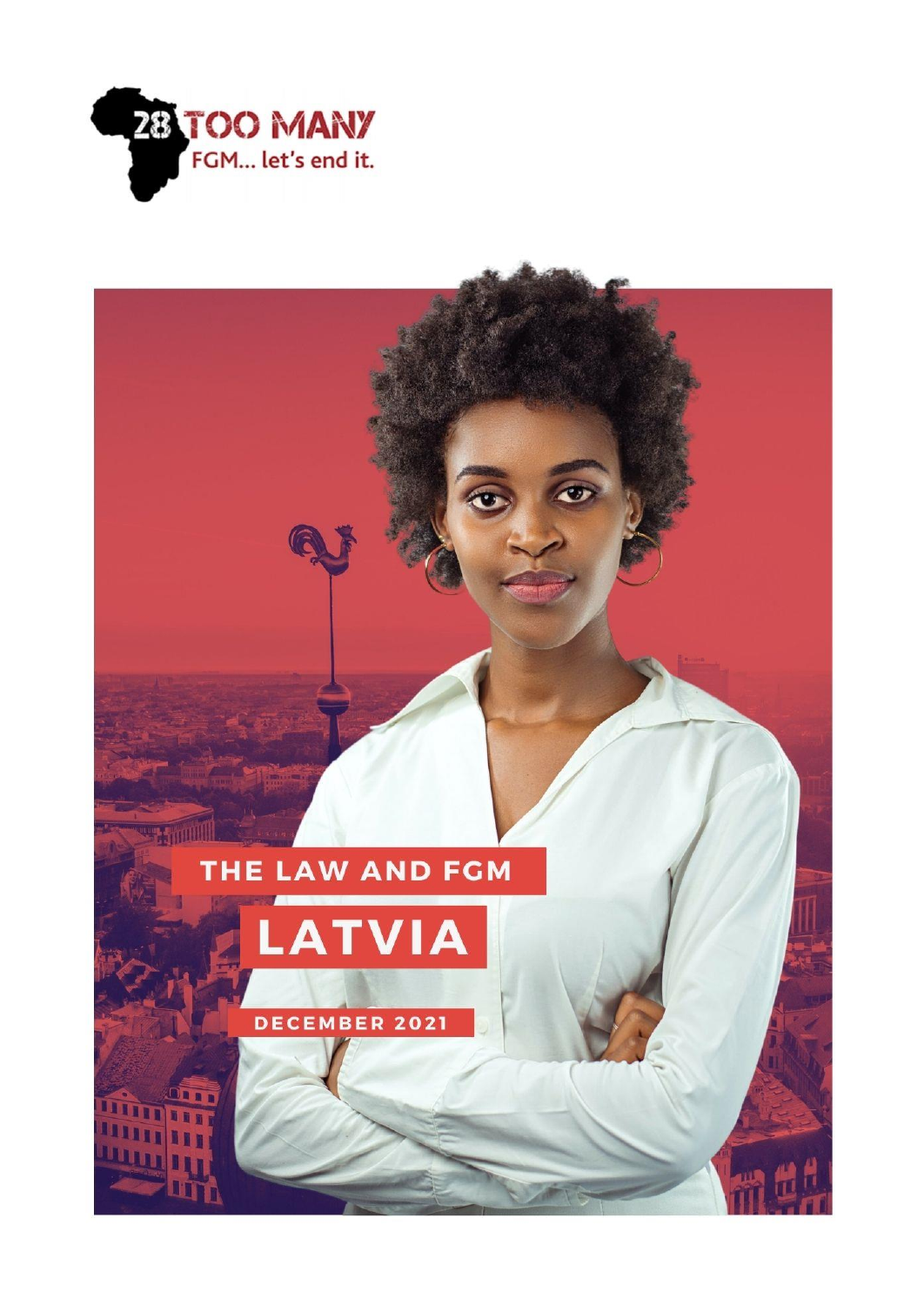# **National Legal Framework**

#### **Overview of National Legal Framework in Latvia**

#### *National legislation:*

| X | Specific law/provision criminalising FGM                                   |
|---|----------------------------------------------------------------------------|
| X | Provides a definition of FGM                                               |
|   | Criminalises the performance of FGM                                        |
|   | Criminalises the procurement, arrangement and/or assistance of acts of FGM |
|   | Obligation to report incidents of FGM to the authorities                   |
|   | Criminalises the participation of medical professionals in acts of FGM     |
|   | Extraterritorial application regardless of double criminality              |

### **Introduction**

Latvia is a country in north-eastern Europe with an estimated population of 1.95 million.<sup>1</sup> Latvia is a unitary republic with a parliamentary democracy. It has a civil-law legal system.

#### **FGM Prevalence**

There is no information available on the prevalence of female genital mutilation (*FGM*) in Latvia, either for girls and women who have undergone FGM or those who are at risk of FGM.

According to a report by the European Institute for Gender Equality, data from 2011 onwards regarding asylum-seeking women and refugees shows that four women are living in Latvia who originated from African countries that practise FGM – Kenya, Ghana and Somalia. This low number of women originating from FGM-practising countries could be the reason why there are no prevalence studies on FGM in the country. 2

### **National Legal Framework**

#### **General Law**

There is no specific law criminalising FGM in Latvia, nor have we found any statements by the Latvian Government confirming the application of criminal law to FGM. However, Latvia has ratified conventions condemning FGM and general criminal law does implicitly apply to the practice.

FGM could fall under **Sections 125 and 126 of the Latvian Criminal Law** (the *Criminal Code*), which criminalise, respectively, the intentional infliction of severe and moderate bodily harm. The definition of 'bodily harm' is not provided in the Criminal Code.

Based on these sections, it seems most likely that FGM would be classed as inflicting 'severe' or 'moderate' bodily harm under **Sections 125(1) and 126(1)**, depending on the type of FGM performed.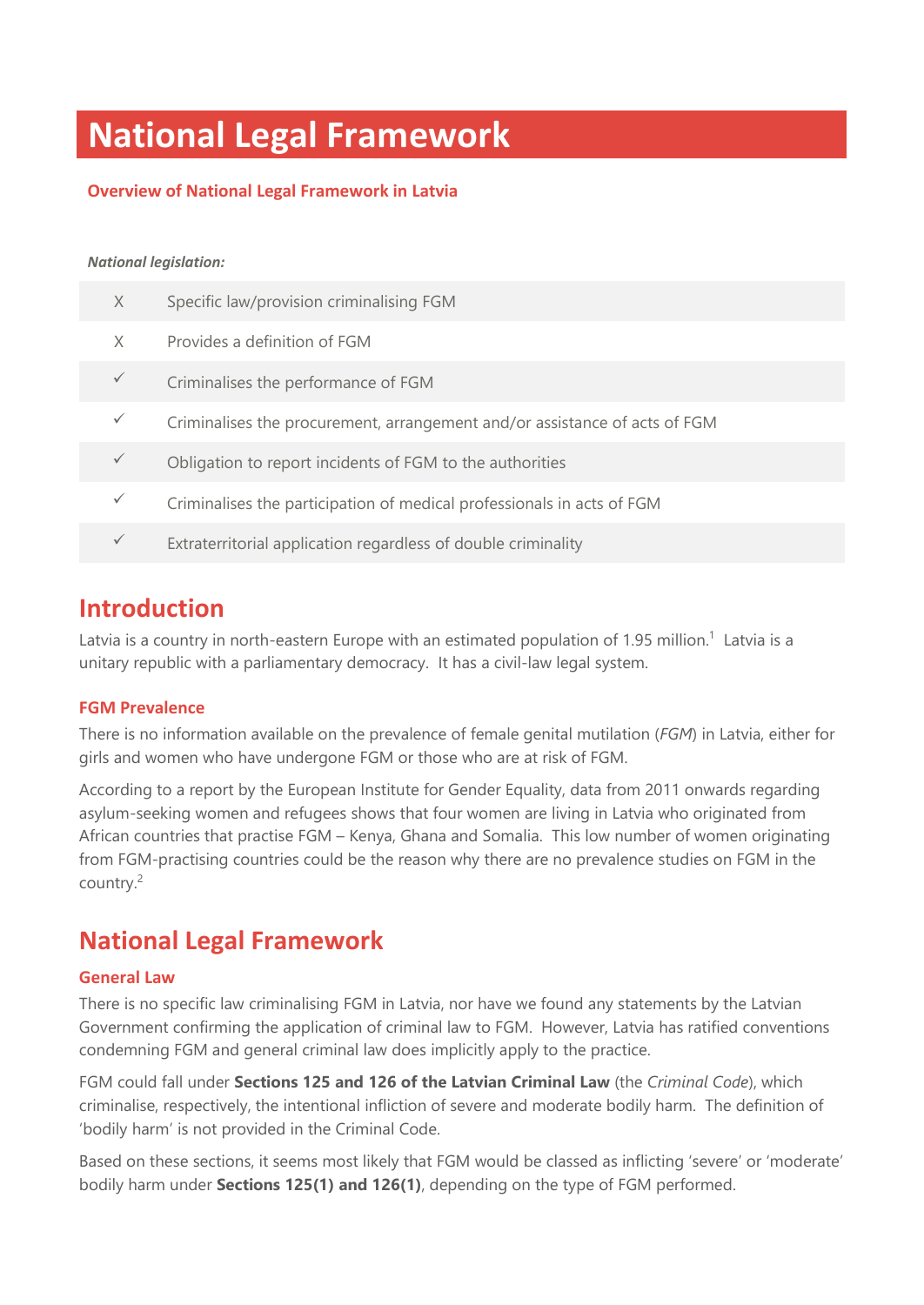**Sections 125(2) and 126(2)** contain several aggravating circumstances for which higher penalties can be given. They include when the bodily harm is inflicted in a tormenting and torturous manner (**Section 125(2)(4)**); against a person who is in a state of helplessness (**Sections 125(2)(8) and 126(2)(6)**); or against a person who is related in the first or second degree of kinship to the perpetrator, the (former) spouse, a person with whom the perpetrator is or has been in continuous intimate relationships, or a person with whom the perpetrator has a joint household (**Sections 125(2)(9) and 126(2)(7)**). All these aggravating circumstances could apply in the case of FGM.

**Section 174(1)** criminalises cruel or violent treatment of a minor, including physical or mental suffering, when the victim is financially or otherwise dependent on the perpetrator and when no severe or moderate bodily harm prescribed in **Sections 125 and 126** is inflicted by these acts. **Section 174(2)** prescribes a harsher penalty if severe or moderate bodily harm is inflicted on an underaged person.

#### **Definition of FGM**

Latvian law does not contain a definition of FGM; nor have we been able to find any government source defining it.

#### **Women and Girls of All Ages**

The performance of FGM on women and girls of all ages has been criminalised in Latvia. In Latvia, the general prohibition on inflicting bodily harm is not limited by the age of the victim. However, there is a separate provision (**Section 174 of the Criminal Code**) for inflicting bodily harm on a minor.

#### **Procuring, Aiding and Abetting**

Procuring, aiding and abetting FGM are criminalised in Latvia through general criminal law. **Section 19 of the Criminal Code** prescribes that a person is considered a 'joint perpetrator' in a criminal offence if he or she directly commits an intentional criminal offence.

**Section 20(1)** prescribes that a person who intentionally and jointly participates in the criminal offence, but is not the direct perpetrator of it, is considered a 'joint participant'. Joint participants include organisers, instigators, aiders and abettors.

Procuring FGM – when someone has a cutter (or any other person) perform FGM on the victim – most likely qualifies as 'instigation' under **Section 20(3)**.

Aiding and abetting FGM qualify someone as a 'joint participant' to an offence under **Section 20(1)**. **Section 20(4)** prescribes that an 'abettor' is a person who knowingly promotes the commission of a crime; provides advice, means or directions; removes impediments; or participates in any other way. Actions prescribed in **Section 20(4)** also include 'aiders' who participate in the offence by offering means or directions, or in any other way.

**Section 20(5)** provides that any joint participants, including instigators, abettors or aiders, face the sentence prescribed for the perpetrator.

#### **Allowing the Use of Premises**

Allowing the use of premises for the purpose of FGM is criminalised in Latvia under the general law criminalising joint participation in a crime (**Section 20(4) of the Criminal Code**). Someone who allows the use of premises can be said to have intentionally facilitated the perpetration of the crime through supply of means and is therefore a joint participant in the crime under Section 20(4).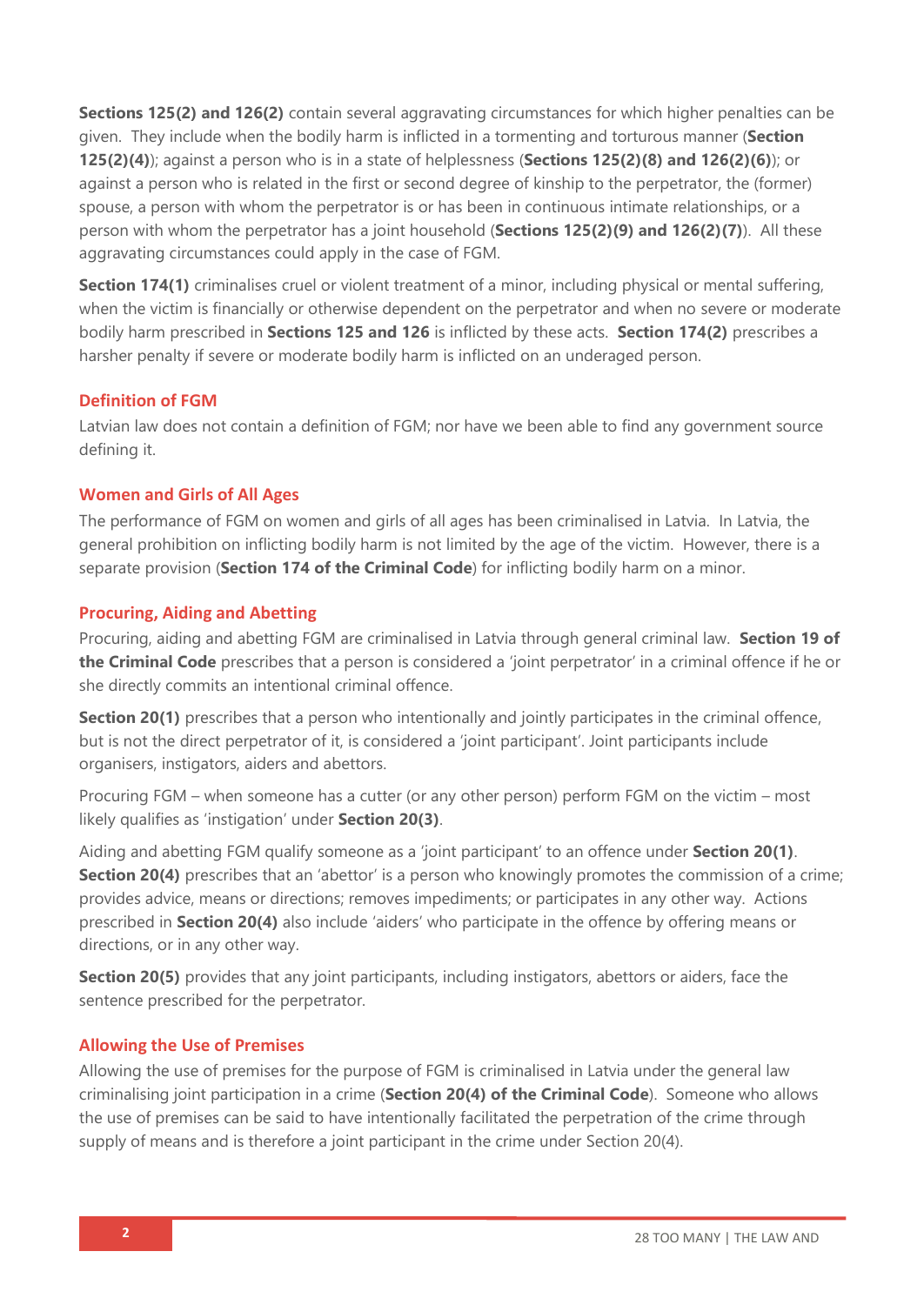#### **Providing or Possessing Tools**

Providing specific tools for the purpose of FGM is criminalised in Latvia under the general law criminalising joint participation in a crime (**Section 20(4)**). Someone who provides specific tools can be said to have intentionally facilitated the perpetration of the crime through supply of means and is therefore a joint participant in the crime under Section 20(4) of the Criminal Code.

**Section 15(3)** prescribes that preparation for only a serious or especially serious crime is criminal. **Section 125(1)** provides that infliction of serious bodily harm is seen as a serious crime for which preparation is punishable. Therefore, possessing tools for the purpose of FGM may be classed as a 'serious' crime under Section 15(3) if FGM is seen as severe bodily harm under Section 125(1).

#### **Failure to Report FGM**

Failing to report FGM has been criminalised in Latvia for specific persons. According to **Section 73 of the Law on the Protection of the Children's Rights** (the *Child Protection Law*), inspectors have an obligation to report an instance where it is established that the rights of a child have been violated. A penalty for the failure to report FGM may be applied in this case.

**Section 51(3) of the Child Protection Law** also provides an obligation for any person to inform the police or another competent authority about violence or any other criminal offence against a child. Failure to inform results in liability laid down in law.

**Section 56 of the Medical Treatment Law** prescribes that medical institutions have an obligation to notify the police of a case in which a patient has suffered from violence (**Section 56(1)**), or where the rights of a child have been violated (**Section 56(2)**). However, no penalties are foreseen for the failure to report an instance of FGM.

#### **Medicalised FGM**

Medicalised FGM is not specifically criminalised in Latvian law. However, it seems that the performance of medicalised FGM would fall under the general provision prohibiting causation of severe bodily harm under **Section 125 of the Criminal Code**.

#### **Extraterritoriality**

The Latvian **Criminal Code** extends extraterritorial application to the commission of FGM abroad. **Section 4(1)** prescribes that Latvian citizens, non-citizens and foreigners who have a permit for permanent residence in Latvia are liable, in accordance with the Latvian Criminal Code, for an offence committed in the territory of another state or outside a territory of any state, irrespective of whether the offence has been criminalised in the country where the offence was committed.

### **Penalties**

Penalties are dependent on the form of bodily harm that a specific instance of FGM is judged to have inflicted and on whether any aggravating circumstances apply.

- **Section 125(1) of the Criminal Code** prescribes a sentence of *up to seven years' imprisonment* for inflicting severe bodily harm.
- **Section 126(1) of the Criminal Code** prescribes a sentence of *up to three years' imprisonment* for inflicting moderate bodily harm.
- **Section 174(1)** prescribes a sentence of *up to three years' imprisonment* for cruel or violent treatment of a minor, including physical or mental suffering without severe or moderate bodily harm as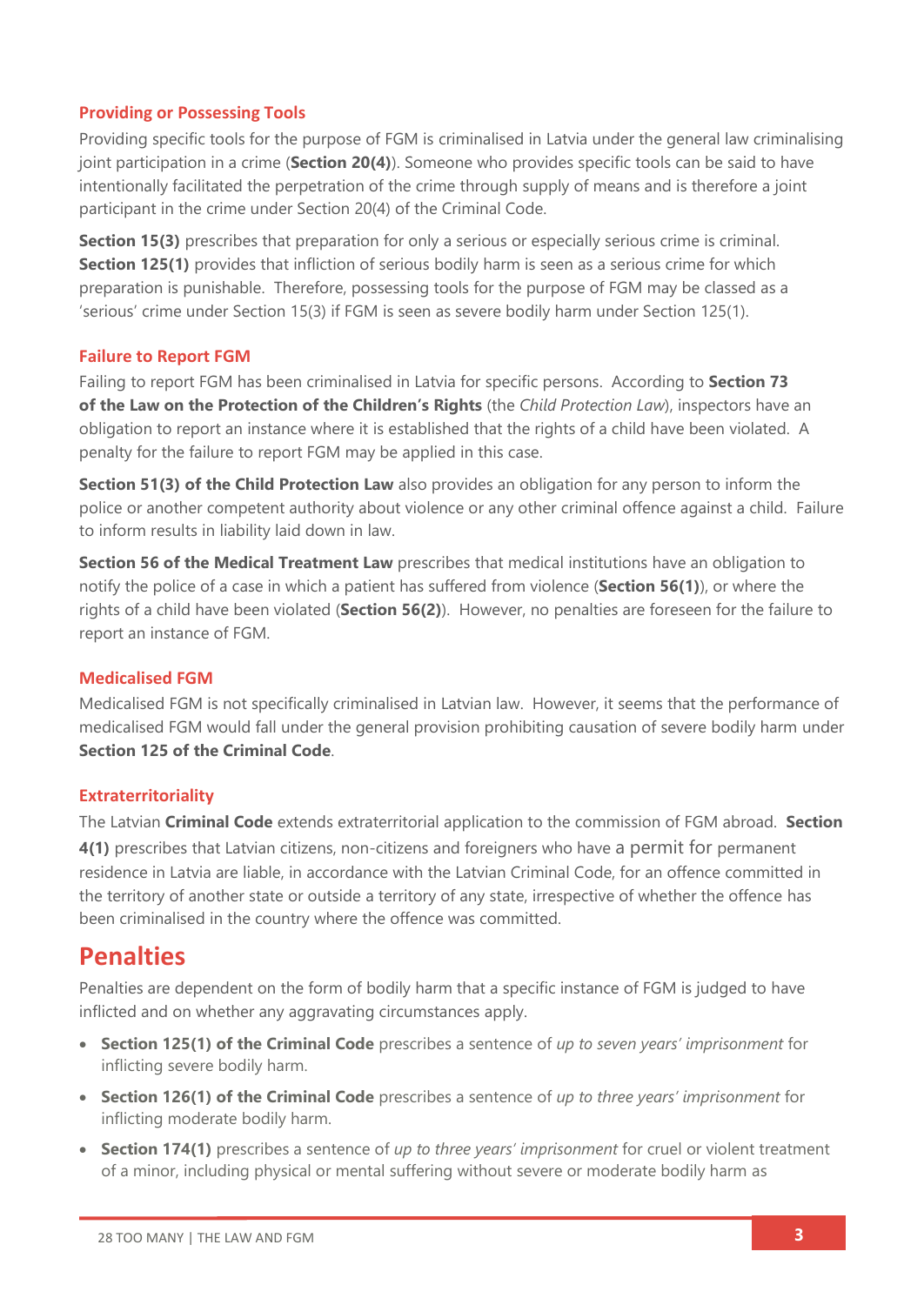prescribed in Sections 125 and 126, and *up to five years' imprisonment* if severe or moderate bodily harm is inflicted on a minor.

In the case of FGM, it is very likely that aggravating circumstances are present, since FGM can be inflicted in a manner of torture or torment (**Section 125(2)(4) and 126(2)(2)**), against a helpless victim (**Section 125(2)(8) and 126(2)(6)**) or against a person in an intimate relation or kinship with the perpetrator (**Section 125(2)(9) and 126(2)(7)**).

If an aggravating circumstance is present:

- **Section 125(2)** prescribes a sentence of *up to ten years' imprisonment* for inflicting severe bodily harm; and
- **Section 126(2)** prescribes a sentence of *up to five years' imprisonment* for inflicting moderate bodily harm.

Thus, the maximum sentence for FGM in Latvia is *ten years' imprisonment*.

Aiders and abettors qualify as 'joint participants' in a crime under **Section 20(1)**, and, according to **Section 20(5)**, all joint participants are liable to the same sentences as the immediate perpetrator. There are no specific provisions containing guidelines on sentencing aiders and abettors. This is up to the discretion of a court or judge.

### **Protection**

#### **Protecting Uncut Girls and Women**

Child protection laws provide general protection for uncut girls. **The Child Protection Law** could be applied in cases of FGM. **Section 4(5)** prescribes safety and maximum protection of the life and health of the child. Cruel treatment of a child by her parents is criminalised under **Section 24(4)**. **Section 27(1)(1)** prescribes the separation of the child from the family as a protective measure for instances of a serious threat or suspicion regarding violence against the child.

Latvia has ratified many **international conventions** that condemn FGM. The Criminal Code regulates criminal offences regarding harmful practices like FGM; however, Latvia has not yet ratified the Council of Europe Convention on preventing and combatting violence against women and domestic violence (the Istanbul Convention).<sup>3</sup>

Nationally, there are no specific or general laws protecting uncut women, aside from general criminal law.

## **Implementation of The Law**

#### **Court Cases**

There are no Latvian court cases in relation to FGM known to 28 Too Many.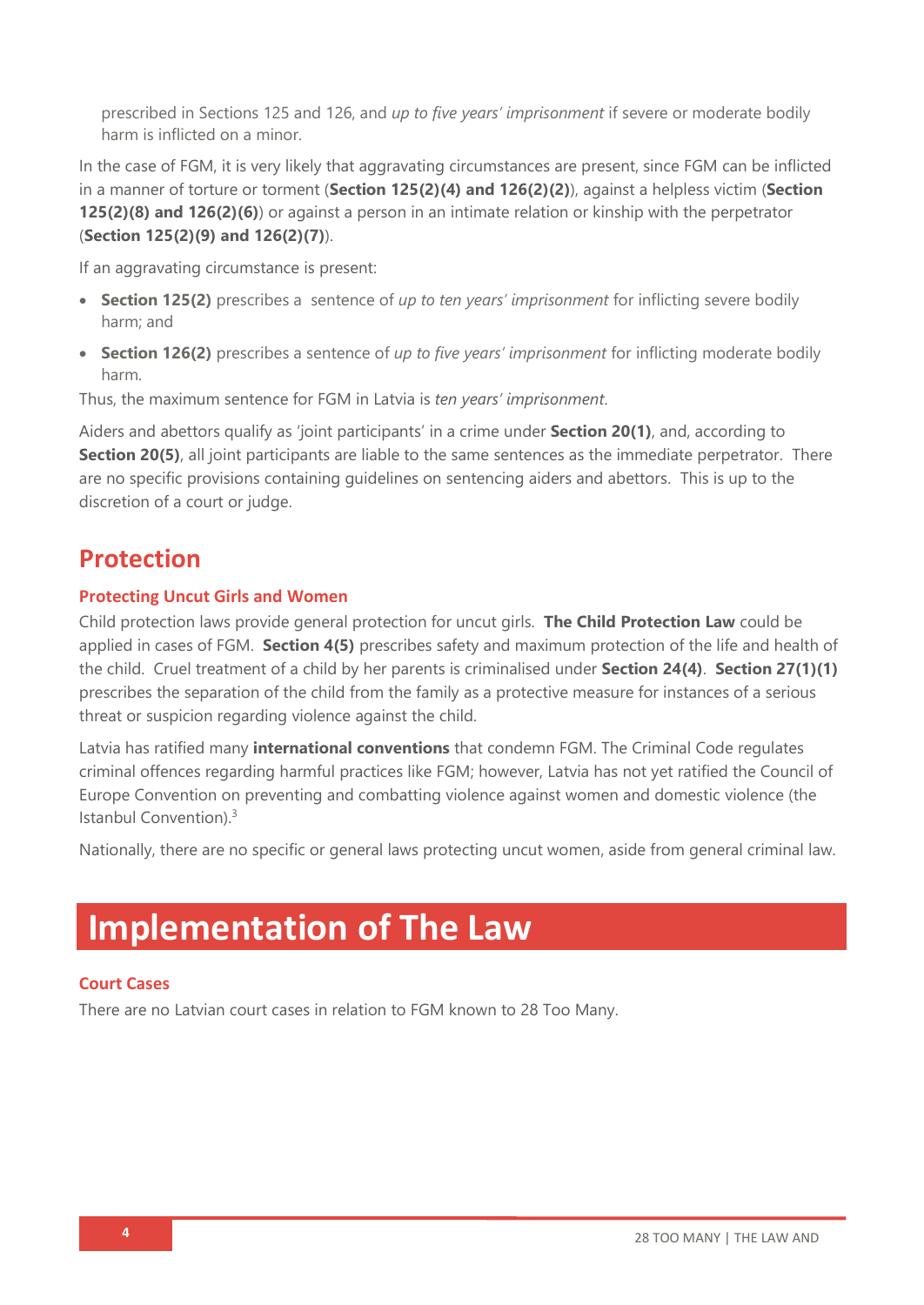## **Conclusions and Recommendations**

#### **Conclusions**

FGM is **not explicitly criminalised** in Latvia through a specific law, provision or governmental declaration. However, Latvia has ratified conventions condemning FGM (not the Istanbul Convention, however) and general criminal law does implicitly apply to the practice.

Consequently, the law does not contain a definition of 'FGM' and it is not clear whether all **types of FGM** would fall under general assault laws.

**Procuring, aiding and abetting** FGM would be criminalised through general laws on participation in offences.

There is an obligation for any person to inform the police or another competent authority about violence or any other criminal offence against a child. Medical institutions have an **obligation to notify** the police of a case in which a patient has suffered from violence or where the rights of a child have been violated.

The Criminal Code extends **extraterritorial application** of Latvian laws to the performance of FGM abroad, regardless of double criminality, in cases where the perpetrator has Latvian nationality or is a habitual resident of Latvia.

#### **Recommendations**

We urge Latvia to ratify the Istanbul Convention.

It would be useful for Latvia to order an inquiry into the prevalence of FGM and the number of girls and women possibly at risk of it.

We recommend that Latvia issue a governmental declaration confirming the application of criminal law to FGM, including a definition of 'FGM' that corresponds to the WHO's and specifying that FGM is a criminal offence if performed on a woman or a girl of any age, regardless of perceived consent (especially in the case of a minor).

We also recommend that Latvia instate an obligation for (at least) relevant professionals and institutions to report cases where there are reasonable grounds to believe that FGM may be committed imminently.

Finally, we recommend that Latvia extend extraterritorial application of Latvian law to the performance of FGM abroad, regardless of double criminality, in cases where only the victim has Latvian nationality or is a resident of Latvia.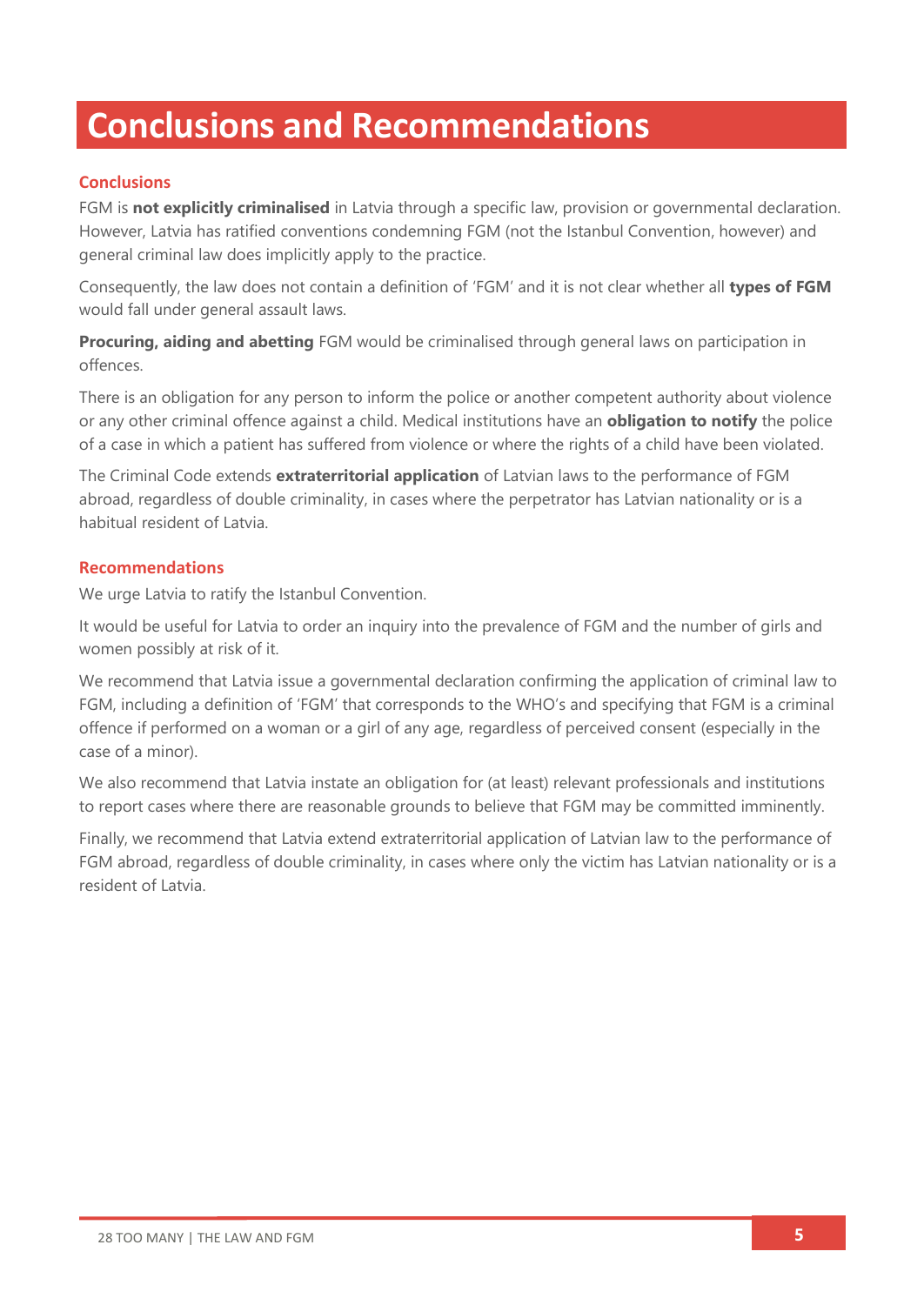# **Appendix I: International and Regional Treaties**

| <b>LATVIA</b>                                                                                                    | <b>Signed</b>        | Ratified/<br><b>Acceded</b> | <b>Reservations on</b><br>reporting? |  |  |
|------------------------------------------------------------------------------------------------------------------|----------------------|-----------------------------|--------------------------------------|--|--|
| <b>International</b>                                                                                             |                      |                             |                                      |  |  |
| <b>International Covenant on Civil &amp; Political Rights</b><br>$(1966)$ $(ICCPR)^4$                            | $\times$             | $\checkmark$<br>1992        | No                                   |  |  |
| <b>International Covenant on Economic, Social &amp;</b><br>Cultural Rights (1966) (ICESCR) <sup>5</sup>          | $\times$             | $\checkmark$<br>1992        | No                                   |  |  |
| <b>Convention on the Elimination of All forms of</b><br>Discrimination Against Women (1979) (CEDAW) <sup>6</sup> | $\times$             | $\checkmark$<br>1992        | No                                   |  |  |
| Convention on the Rights of the Child (1989) (CRC) <sup>7</sup>                                                  | $\times$             | $\checkmark$<br>1992        | No                                   |  |  |
| <b>Regional</b>                                                                                                  |                      |                             |                                      |  |  |
| <b>Istanbul Convention</b> <sup>8</sup>                                                                          | $\checkmark$<br>2016 | $\times$                    | N/A                                  |  |  |
| <b>European Convention on Human Rights<sup>9</sup></b>                                                           | $\checkmark$<br>1995 | $\checkmark$<br>1997        | <b>No</b>                            |  |  |

**'Signed'**: a treaty is signed by countries following negotiation and agreement of its contents.

**'Ratified'**: once signed, most treaties and conventions must be ratified (i.e. approved through the standard national legislative procedure) to be legally effective in that country.

**'Acceded'**: when a country ratifies a treaty that has already been negotiated by other states.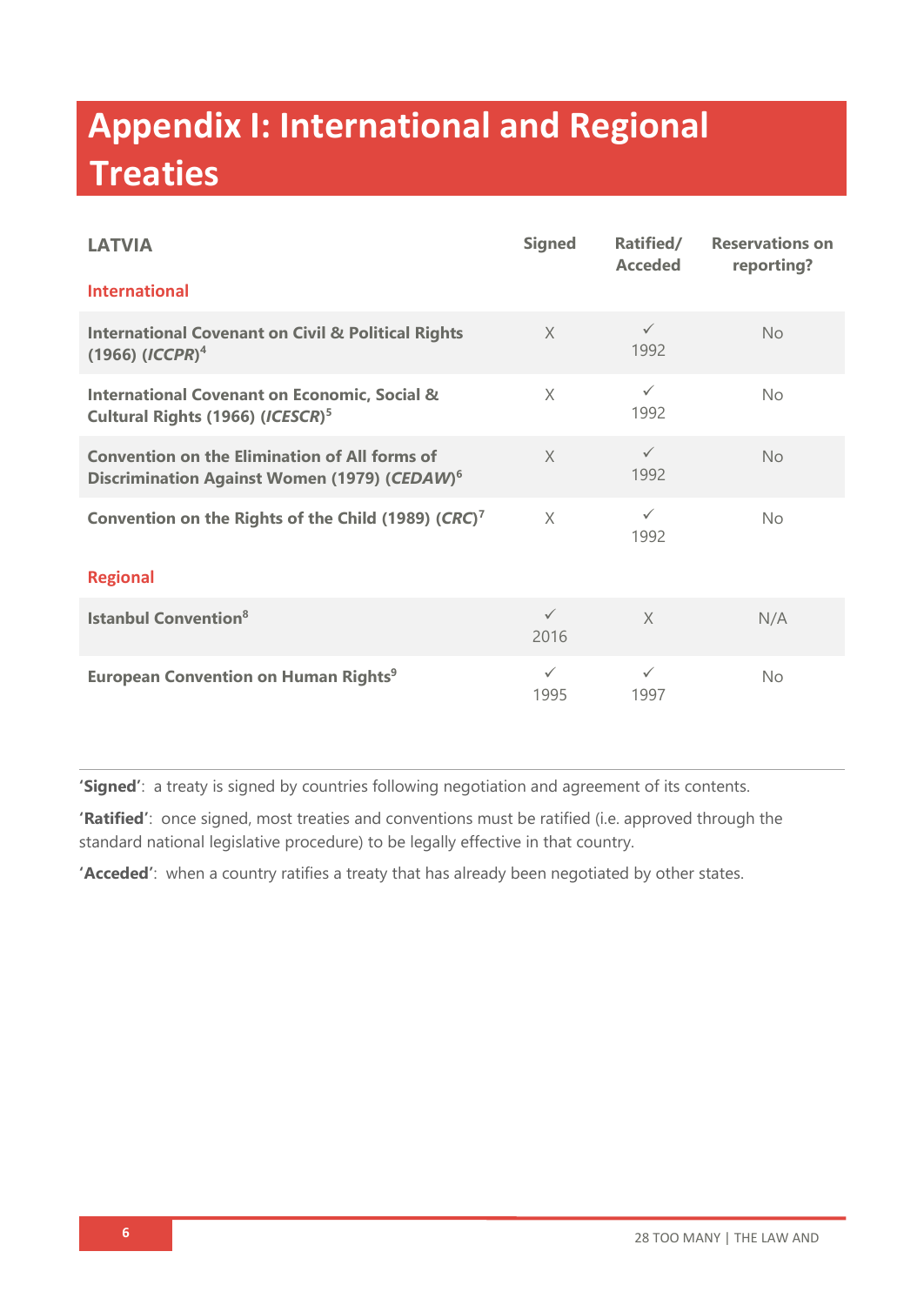# **Appendix II: National Laws**

## **Criminal Code**

#### **Section 4**

- (1) Latvijas pilsoņi, nepilsoņi vai ārzemnieki, kuriem ir pastāvīgās uzturēšanās atļauja Latvijas Republikā, par citas valsts teritorijā vai ārpus jebkuras valsts teritorijas izdarītu nodarījumu neatkarīgi no tā, vai tas izdarīšanas vietā atzīts par noziedzīgu un sodāmu, saucami pie atbildības Latvijas teritorijā saskaņā ar šo likumu.
- (1<sup>1</sup> ) Par citas valsts teritorijā vai ārpus jebkuras valsts teritorijas izdarītu nodarījumu neatkarīgi no tā, vai tas izdarīšanas vietā atzīts par noziedzīgu un sodāmu, ja to izdarījusi fiziskā persona Latvijas Republikā reģistrētas juridiskās personas interesēs, labā vai juridiskās personas nepienācīgas pārraudzības vai kontroles rezultātā, juridiskajai personai var piemērot šajā likumā paredzētos piespiedu ietekmēšanas līdzekļus.
- (2) Latvijas Republikas karavīri, kuri izvietoti ārpus Latvijas teritorijas, par noziedzīgiem nodarījumiem saucami pie atbildības saskaņā ar šo likumu, ja Latvijas Republikai saistošos starptautiskajos līgumos nav noteikts citādi.
- (3) Ārzemnieki, kuriem nav pastāvīgās uzturēšanās atļaujas Latvijas Republikā un kuri izdarījuši citas valsts teritorijā smagus vai sevišķi smagus noziegumus, kas vērsti pret Latvijas Republikas vai tās iedzīvotāju interesēm, neatkarīgi no tās valsts likumiem, kuras teritorijā izdarīts noziegums, saucami pie kriminālatbildības saskaņā ar šo likumu, ja tie nav saukti pie kriminālatbildības vai nodoti tiesai saskaņā ar nozieguma izdarīšanas vietas valsts likumiem.
- (4) Ārzemnieki, kuriem nav pastāvīgās uzturēšanās atļaujas Latvijas Republikā un kuri izdarījuši noziedzīgu nodarījumu citas valsts teritorijā vai ārpus jebkuras valsts teritorijas, neatkarīgi no nodarījuma izdarīšanas vietas valsts likumiem saucami pie atbildības saskaņā ar šo likumu Latvijas Republikai saistošos starptautiskajos līgumos paredzētajos gadījumos, ja par šo nodarījumu tie nav saukti pie kriminālatbildības vai nodoti tiesai citas valsts teritorijā.

#### **Section 15**

- (1) Par pabeigtu atzīstams noziedzīgs nodarījums, ja tam ir visas šajā likumā paredzētās noziedzīga nodarījuma sastāva pazīmes.
- (2) Sagatavošanās noziegumam un nozieguma mēģinājums ir nepabeigts noziedzīgs nodarījums.
- (3) Par sagatavošanos noziegumam atzīstama līdzekļu vai rīku sameklēšana vai pielāgošana vai citāda tīša labvēlīgu apstākļu radīšana tīša nozieguma izdarīšanai, ja turklāt tas nav turpināts no vainīgā gribas neatkarīgu iemeslu dēļ. Kriminālatbildība iestājas tikai par sagatavošanos smagiem vai sevišķi smagiem noziegumiem.
- (4) Par nozieguma mēģinājumu atzīstama apzināta darbība (bezdarbība), kas tieši vērsta uz tīšu tā izdarīšanu, ja noziegums nav izdarīts līdz galam no vainīgā gribas neatkarīgu iemeslu dēļ.
- (5) Atbildība par sagatavošanos noziegumam vai nozieguma mēģinājumu iestājas saskaņā ar to pašu šā likuma pantu, kas paredz atbildību par konkrēto nodarījumu.
- (6) Par mēģinājumu izdarīt kriminālpārkāpumu persona nav saucama pie kriminālatbildības.

#### **Section 19**

Par dalību (līdzizdarīšanu) uzskatāma apzināta noziedzīga darbība, ar kuru tīšu noziedzīgu nodarījumu kopīgi, to apzinoties, tieši izdarījušas divas vai vairākas personas (tas ir, grupa). Katra no šīm personām ir noziedzīgā nodarījuma dalībnieks (līdzizdarītājs).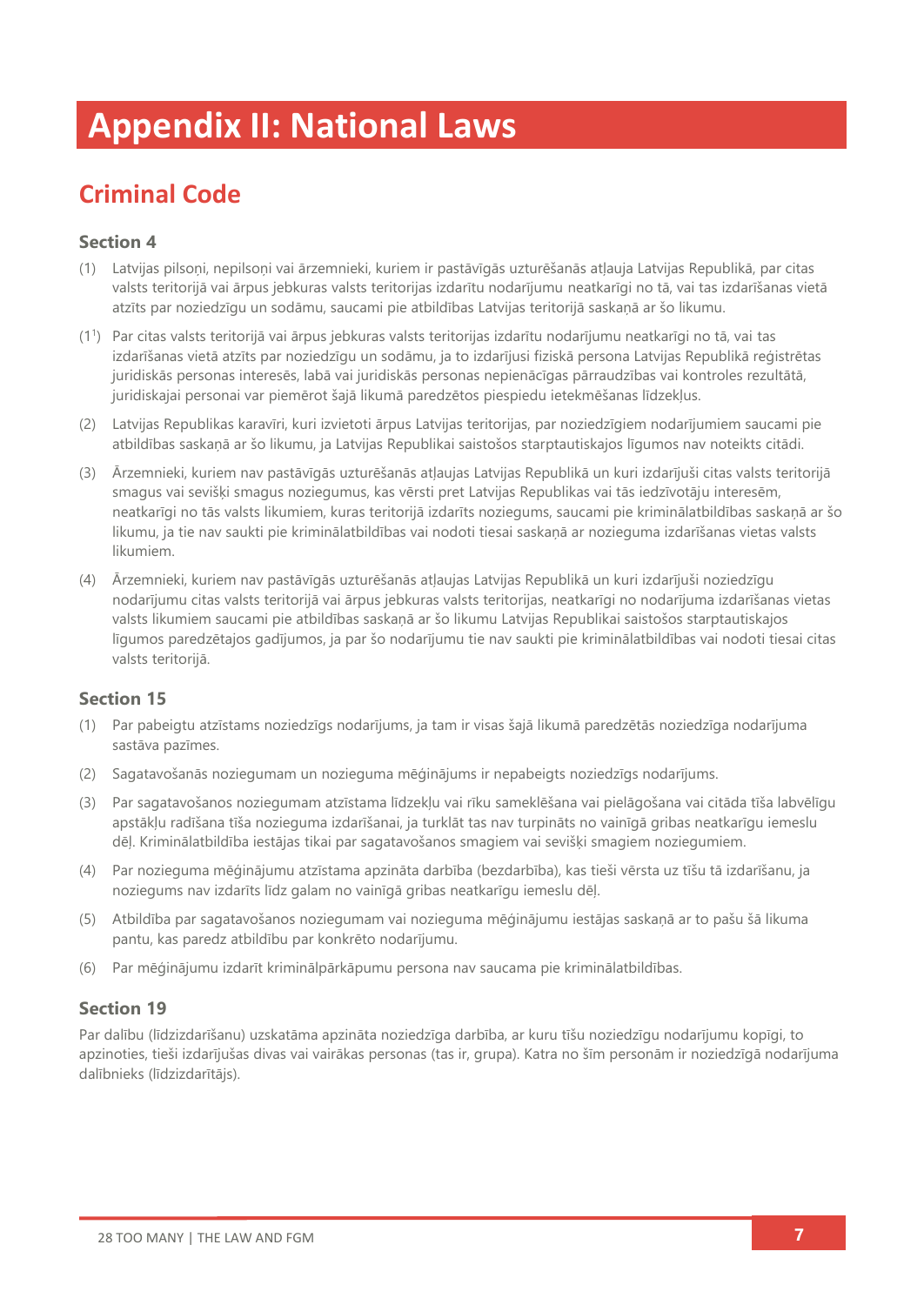#### **Section 20**

- (1) Par līdzdalību uzskatāma apzināta darbība vai bezdarbība, ar kuru persona (līdzdalībnieks) kopīgi ar citu personu (izdarītāju) piedalījusies tīša noziedzīga nodarījuma izdarīšanā, bet pati nav bijusi tā tiešā izdarītāja. Noziedzīga nodarījuma līdzdalībnieki ir organizētāji, uzkūdītāji, atbalstītāji.
- (2) Par organizētāju uzskatāma persona, kas noziedzīga nodarījuma izdarīšanu organizējusi vai vadījusi.
- (3) Par uzkūdītāju uzskatāma persona, kas pamudinājusi citu personu izdarīt noziedzīgu nodarījumu.
- (4) Par atbalstītāju uzskatāma persona, kas apzināti veicinājusi noziedzīga nodarījuma izdarīšanu, dodot padomus, norādījumus, līdzekļus vai novēršot šķēršļus tā izdarīšanai, kā arī persona, kas iepriekš apsolījusi noslēpt noziedzīga nodarījuma izdarītāju vai līdzdalībnieku, noziedzīga nodarījuma izdarīšanas rīkus un līdzekļus, noziedzīga nodarījuma pēdas vai noziedzīgā kārtā iegūtos priekšmetus vai arī iepriekš apsolījusi iegādāties vai realizēt šādus priekšmetus.
- (5) Līdzdalībnieks noziedzīgos nodarījumos saucams pie atbildības saskaņā ar to pašu šā likuma pantu, kas paredz izdarītāja atbildību.
- (6) Individuālās noziedzīga nodarījuma sastāva pazīmes, kas attiecas uz noziedzīga nodarījuma izdarītāju vai līdzdalībnieku, neietekmē citu dalībnieku vai līdzdalībnieku atbildību.
- (7) Ja līdzdalībnieks nav apzinājies kādu no izdarītāja un citu līdzdalībnieku izdarītajiem noziedzīgajiem nodarījumiem, viņš par tiem nav saucams pie kriminālatbildības.
- (8) Ja izdarītājs noziegumu nav izdarījis līdz galam no viņa gribas neatkarīgu iemeslu dēļ, līdzdalībnieki ir atbildīgi par līdzdalību attiecīgā nozieguma mēģinājumā. Ja izdarītājs nav uzsācis nozieguma izdarīšanu, līdzdalībnieki ir atbildīgi par sagatavošanos attiecīgajam noziegumam.
- (9) Organizētāja un uzkūdītāja labprātīga atteikšanās no noziedzīgā nodarījuma izdarīšanas līdz galam uzskatāma par tādu tikai tajos gadījumos, kad viņi savlaicīgi darījuši visu iespējamo, lai novērstu ar viņu līdzdalību iecerētā noziedzīgā nodarījuma izdarīšanu, un šis nodarījums nav izdarīts. Atbalstītājs nav saucams pie kriminālatbildības, ja viņš līdz noziedzīgā nodarījuma uzsākšanai labprātīgi atteicies sniegt apsolīto palīdzību.

#### **Section 125**

(1) Par smaga miesas bojājuma tīšu nodarīšanu —

soda ar brīvības atņemšanu uz laiku līdz septiņiem gadiem un ar probācijas uzraudzību uz laiku līdz trim gadiem vai bez tās.

- (2) Par tādām pašām darbībām, ja:
	- 1) tās izdarītas sakarā ar to, ka cietušais vai viņa tuvinieks izpildījis savus dienesta vai profesionālos pienākumus vai piedalījies noziedzīga vai citāda prettiesiska nodarījuma novēršanā vai pārtraukšanā, vai devis liecību tiesā vai pirmstiesas kriminālprocesā;
	- 2) tās izdarītas pret divām vai vairākām personām;
	- 3) tās izdarītas vairāku personu dzīvībai vai veselībai bīstamā veidā;
	- 4) tām bijis mocīšanas vai spīdzināšanas raksturs;
	- 5) tās izdarījusi personu grupa;
	- 6) (izslēgts ar [13.12.2012.](about:blank) likumu);
	- 7) tās izdarījusi persona, kas ievietota īslaicīgās aizturēšanas vai ieslodzījuma vietā;
	- 8) tās izdarītas pret personu bezpalīdzības stāvoklī;
	- 9) tās izdarītas pret personu, ar kuru noziedzīgā nodarījuma izdarītājs ir pirmajā vai otrajā radniecības pakāpē, vai pret laulāto vai bijušo laulāto, vai pret personu, ar kuru noziedzīgā nodarījuma izdarītājs ir vai ir bijis pastāvīgās intīmās attiecībās, vai pret personu, ar kuru noziedzīgā nodarījuma izdarītājam ir kopīga (nedalīta) saimniecība, —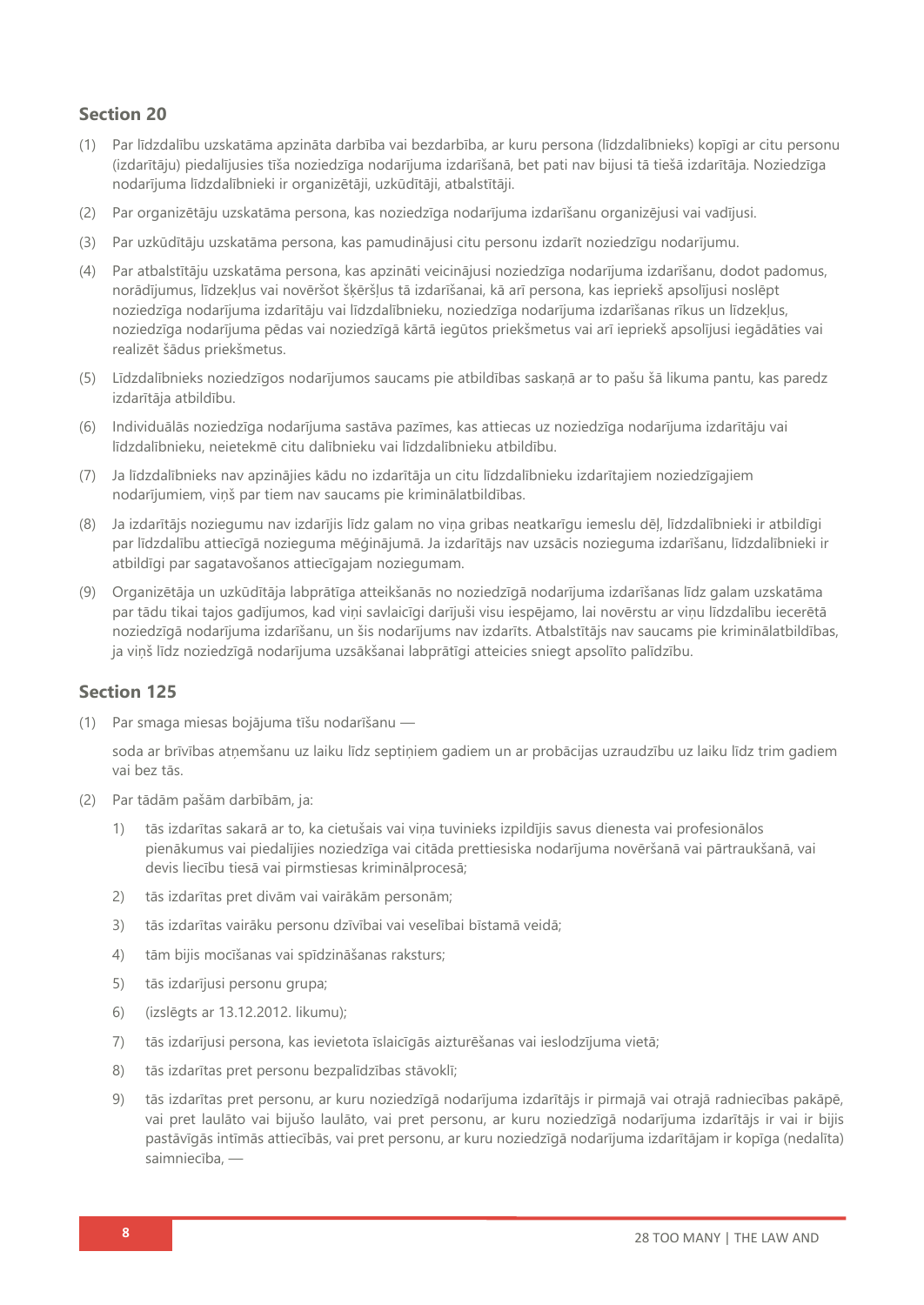soda ar brīvības atņemšanu uz laiku no diviem līdz desmit gadiem un ar probācijas uzraudzību uz laiku līdz trim gadiem vai bez tās.

(3) Par tīša smaga miesas bojājuma nodarīšanu, kas vainīgā neuzmanības dēļ bijis par iemeslu cietušā nāvei, vai par tīša smaga miesas bojājuma nodarīšanu, ja to izdarījusi organizēta grupa, —

soda ar brīvības atņemšanu uz laiku no trim līdz piecpadsmit gadiem, konfiscējot mantu vai bez mantas konfiskācijas, un ar probācijas uzraudzību uz laiku līdz trim gadiem vai bez tās.

#### **Section 126**

(1) Par vidēja smaguma miesas bojājuma tīšu nodarīšanu —

soda ar brīvības atņemšanu uz laiku līdz trim gadiem vai ar īslaicīgu brīvības atņemšanu, vai ar piespiedu darbu, vai ar naudas sodu.

- (2) Par tādām pašām darbībām, ja:
	- 1) tās izdarītas sakarā ar to, ka cietušais vai viņa tuvinieks izpildījis savus dienesta vai profesionālos pienākumus vai piedalījies noziedzīga vai citāda prettiesiska nodarījuma novēršanā vai pārtraukšanā, vai devis liecību tiesā vai pirmstiesas kriminālprocesā;
	- 2) tām bijis mocīšanas vai spīdzināšanas raksturs;
	- 3) tās izdarījusi personu grupa;
	- 4) (izslēgts ar [13.12.2012.](about:blank) likumu);
	- 5) tās izdarījusi persona, kas ievietota īslaicīgās aizturēšanas vai ieslodzījuma vietā;
	- 6) tās izdarītas pret personu bezpalīdzības stāvoklī;
	- 7) tās izdarītas pret personu, ar kuru noziedzīgā nodarījuma izdarītājs ir pirmajā vai otrajā radniecības pakāpē, vai pret laulāto vai bijušo laulāto, vai pret personu, ar kuru noziedzīgā nodarījuma izdarītājs ir vai ir bijis pastāvīgās intīmās attiecībās, vai pret personu, ar kuru noziedzīgā nodarījuma izdarītājam ir kopīga (nedalīta) saimniecība, —

soda ar brīvības atņemšanu uz laiku līdz pieciem gadiem vai ar īslaicīgu brīvības atņemšanu, vai ar piespiedu darbu, vai ar naudas sodu un ar probācijas uzraudzību uz laiku līdz trim gadiem vai bez tās.

#### **Section 174**

(1) Par cietsirdīgu vai vardarbīgu apiešanos ar nepilngadīgo, ja ar to nepilngadīgajam nodarītas fiziskas vai psihiskas ciešanas un ja tās nodarījušas personas, no kurām cietušais ir materiāli vai citādi atkarīgs un ja šīm darbībām nav bijušas šā likuma [125.](about:blank#p125) vai [126.pantā](about:blank#p126) paredzētās sekas, —

soda ar brīvības atņemšanu uz laiku līdz trim gadiem vai ar īslaicīgu brīvības atņemšanu, vai ar piespiedu darbu, vai ar naudas sodu un ar probācijas uzraudzību uz laiku līdz trim gadiem.

(2) Par šā panta pirmajā daļā paredzēto noziedzīgo nodarījumu, ja tas izdarīts pret mazgadīgo, —

soda ar brīvības atņemšanu uz laiku līdz pieciem gadiem vai ar īslaicīgu brīvības atņemšanu, vai ar piespiedu darbu, vai ar naudas sodu un ar probācijas uzraudzību uz laiku līdz trim gadiem.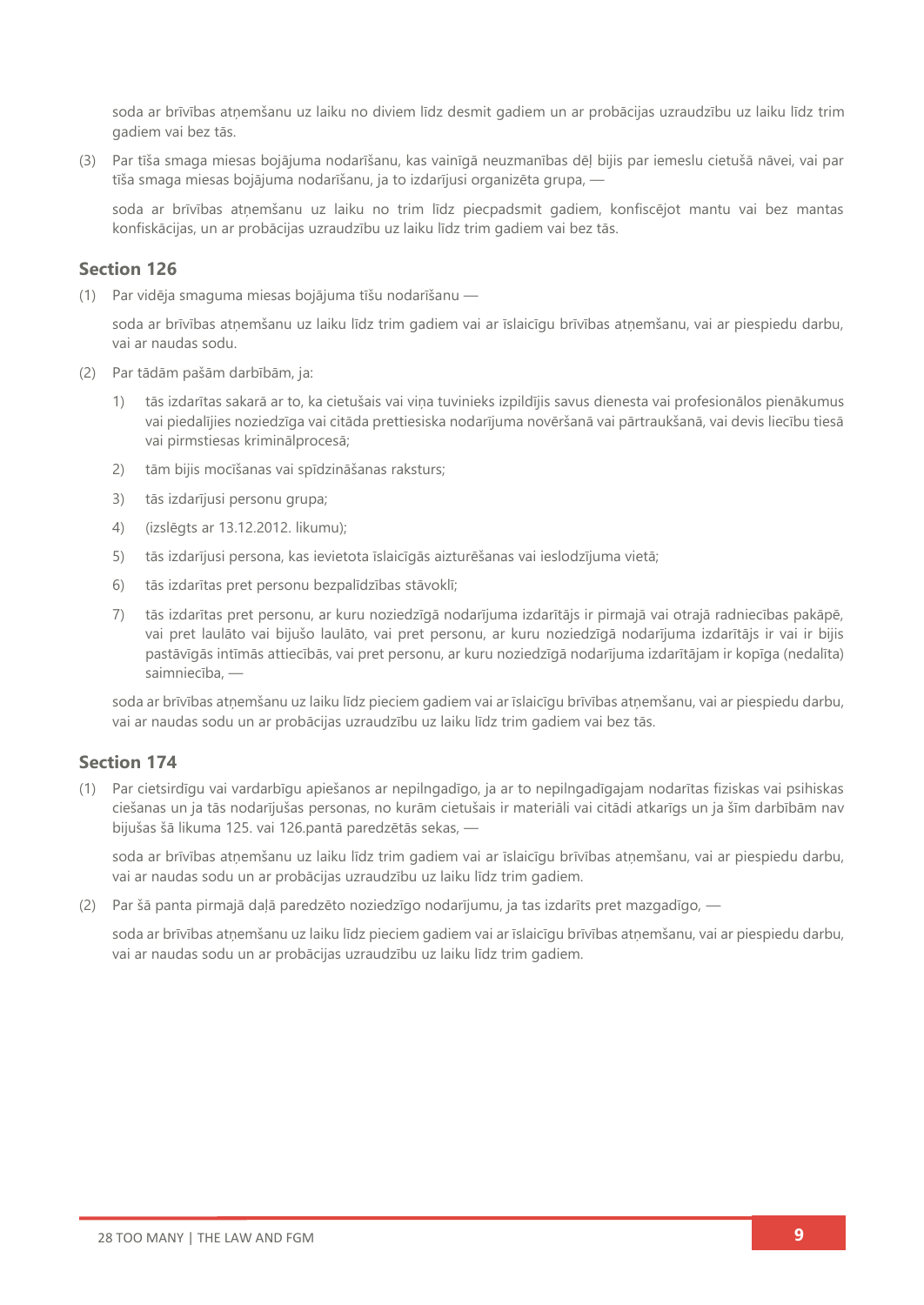## **Law on the Protection of the Rights of the Child**

#### **Section 4**

Bērna tiesības tiek aizsargātas, lai sasniegtu šādus mērķus:

- 1) sabiedrības interesēm atbilstošas vērtību orientācijas veidošanos un nostiprināšanos bērnā;
- 2) bērna orientāciju uz darbu kā vienīgo morāli atbalstāmo eksistences līdzekļu iegūšanas un labklājības avotu;
- 3) bērna orientāciju uz ģimeni kā sabiedrības organizācijas pamatvērtību un vienu no sabiedrības un indivīda galvenajām vērtībām;
- 4) bērna orientāciju uz veselīgu dzīvesveidu kā tautas izdzīvošanas objektīvu priekšnosacījumu;
- 5) bērna drošību, kā arī viņa veselības un dzīvības maksimālu aizsardzību, sevišķu uzmanību tam veltot publisku pasākumu vai bērniem pieejamu publisku izklaides, sporta vai atpūtas vietu apmeklēšanas, bruņotu konfliktu, ugunsgrēku vai citu ārkārtas situāciju (plūdu, vētras, paaugstināta radiācijas līmena u.tml.) laikā.

#### **Section 24**

- (1) Atbilstoši [Civillikuma](https://likumi.lv/ta/id/225418-civillikums) noteikumiem vecāku pienākums ir rūpēties par bērnu un viņa mantu un pārstāvēt bērnu viņa personiskajās un mantiskajās attiecībās.
- (2) Vecāku pienākums ir sagatavot bērnu patstāvīgai dzīvei sabiedrībā, pēc iespējas respektējot viņa individualitāti, ievērojot spējas un intereses.
- (3) Vecāki ir bērna dabiskie aizbildņi (likumiskie pārstāvji). Viņu pienākums ir aizstāvēt bērna tiesības un ar likumu aizsargātās intereses.
- (4) Par vecāku pienākumu nepildīšanu vai aizgādības tiesību ļaunprātīgu izmantošanu, bērna fizisku sodīšanu, kā arī cietsirdīgu izturēšanos pret viņu vecāki saucami pie likumā noteiktās atbildības.
- (5) Vecāku gribas izpausmēm attiecībā uz bērnu var noteikt ierobežojumus neatkarīgi no viņu uzskatiem un reliģiskās pārliecības, ja ir konstatēts, ka tās fiziski vai garīgi varētu kaitēt bērna turpmākajai attīstībai.
- (6) Vecākiem vai personai, kuras aprūpē vai uzraudzībā bērns nodots (turpmāk persona, kura atbildīga par bērna uzraudzību), ir pienākums neatstāt bērnu līdz septiņu gadu vecumam bez pieaugušā vai vismaz 13 gadus vecas personas klātbūtnes.

#### **Section 27**

- (1) Bērnu var šķirt no ģimenes, ja:
	- 1) bērna dzīvība, veselība vai attīstība ir nopietni apdraudēta vardarbības dēļ vai ir pamatotas aizdomas par vardarbību pret bērnu, kā arī aprūpes trūkuma vai mājas apstākļu (sociālās vides) dēļ;
	- 2) bērns nopietni apdraud savu veselību vai attīstību, lietojot alkoholu, narkotiskās vai toksiskās vielas;
	- 3) bērns ir izdarījis noziedzīgu nodarījumu.
- (2) Šā panta pirmās daļas 1. un 2.punktā paredzētajos gadījumos bērns šķirams no ģimenes, ja nav iespējams novērst bērna attīstībai nelabvēlīgos apstākļus, viņam paliekot ģimenē. Ģimenes izlikšana no dzīvojamām telpām nedrīkst būt par iemeslu bērna šķiršanai no vecākiem.
- (3) Šķirot bērnu no ģimenes, viņam tiek nodrošināta ārpusģimenes aprūpe pie aizbildņa vai audžuģimenē. Ārpusģimenes aprūpi bērnu aprūpes iestādē nodrošina tikai gadījumos, kad aprūpe pie aizbildņa vai audžuģimenē nav piemērota konkrētam bērnam. Bērnu aprūpes iestādē bērns atrodas līdz brīdim, kad viņam tiek nodrošināta piemērota aprūpe pie aizbildņa vai audžuģimenē.
- (4) Ja ārpusģimenes aprūpe tiek noteikta sakarā ar šā panta pirmās daļas 1.punktā minētajiem apstākļiem:
	- 1) vienas ģimenes bērni nav šķirami, izņemot īpašus gadījumus, kad tas tiek darīts bērnu interesēs;
	- 2) izvēloties ārpusģimenes aprūpes veidu, vērā ņemams arī bērna viedoklis.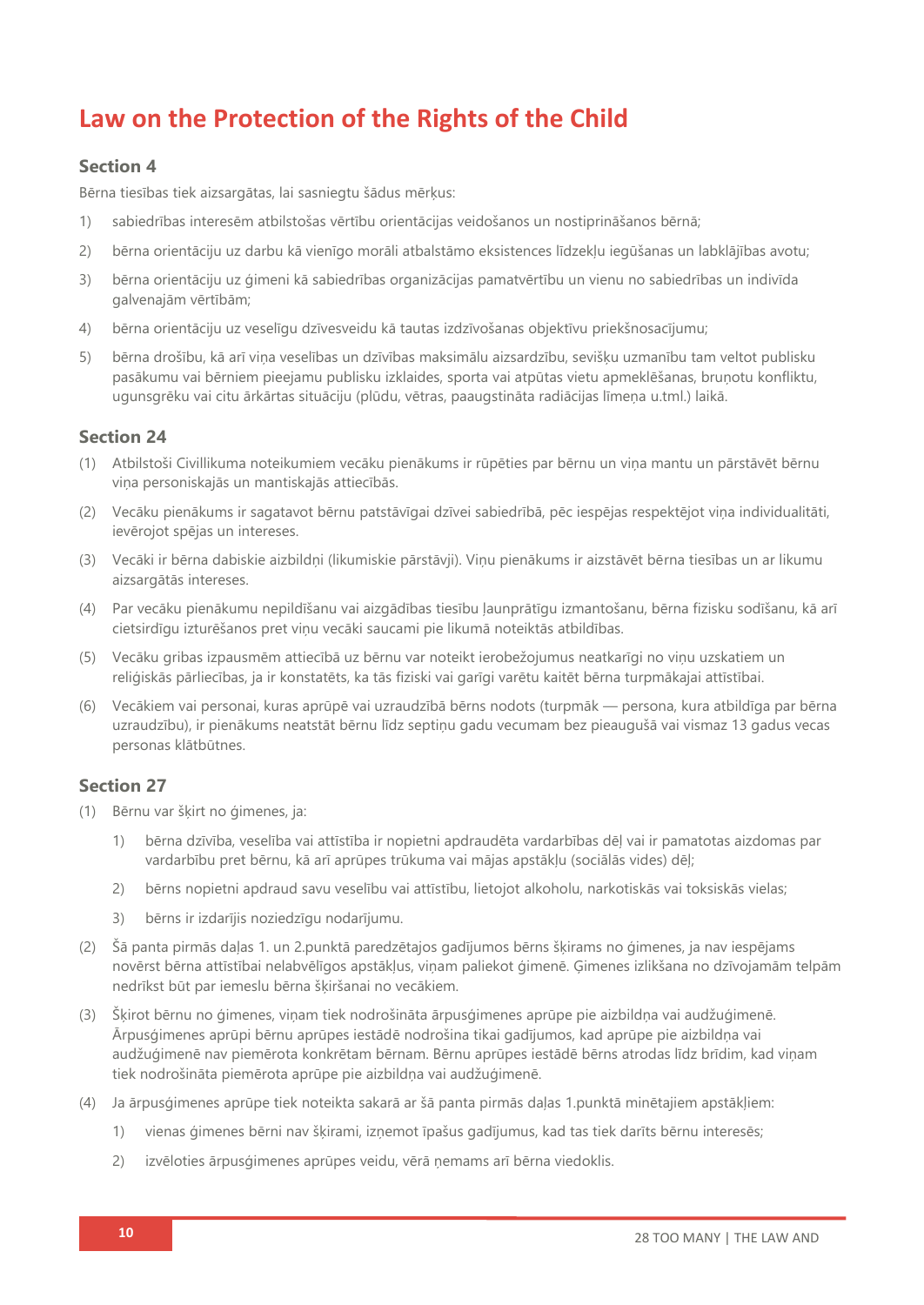- (4<sup>1</sup> ) Ja policija šķir bērnu no ģimenes sakarā ar šā panta pirmās daļas 1.punktā minētajiem apstākļiem un vēl nav pieņemts lēmums par viņa ārpusģimenes aprūpi, policija var atteikties paziņot bērna atrašanās vietu viņa vecākiem, kā arī brāļiem, māsām, vecvecākiem un personām, ar kurām bērns ilgu laiku ir dzīvojis nedalītā saimniecībā. Ja bērns no ģimenes tiek šķirts sakarā ar šā panta pirmās daļas 1.punktā minētajiem apstākļiem un vēl nav pieņemts lēmums par viņa ārpusģimenes aprūpi, bērnu aprūpes iestāde, izglītības iestāde, ārstniecības iestāde vai sociālās rehabilitācijas iestāde var aizliegt bērna vecākiem, kā arī brāļiem, māsām, vecvecākiem un personām, ar kurām bērns ilgu laiku ir dzīvojis nedalītā saimniecībā, satikties ar bērnu, ja tikšanās ar konkrēto personu:
	- 1) kaitē bērna veselībai, attīstībai un drošībai;
	- 2) rada draudus bērnam vai citiem šajā daļā minētajās iestādēs esošajiem bērniem.
- (4<sup>2</sup> ) Policija lēmumu par atteikšanos paziņot bērna atrašanās vietu un bērnu aprūpes iestāde, izglītības iestāde, ārstniecības iestāde vai sociālās rehabilitācijas iestāde lēmumu par aizliegumu satikties ar bērnu var paziņot mutvārdos. Minētos lēmumus var lūgt noformēt rakstveidā, kā arī pārsūdzēt [Administratīvā procesa](https://likumi.lv/ta/id/55567-administrativa-procesa-likums)  [likumā](https://likumi.lv/ta/id/55567-administrativa-procesa-likums) noteiktajā kārtībā. Lēmuma pārsūdzēšana neaptur tā darbību.
- (4<sup>3</sup> ) Ja bērns tiek šķirts no ģimenes šā panta 4.1 daļā minētajā gadījumā, par to ne vēlāk kā nākamajā darbdienā informē bāriņtiesu, kura ir kompetenta lemt par aizgādības tiesību pārtraukšanu vecākiem. Bāriņtiesa, saņemot šo informāciju, ne vēlāk kā nākamajā darbdienā lemj par bērna aizgādības tiesību pārtraukšanu vecākiem.
- (5) Bāriņtiesa pēc tam, kad pieņemts lēmums par bērna šķiršanu no ģimenes, nekavējoties informē par to pašvaldības sociālo dienestu vai pašvaldības deleģēto personu. Šajos gadījumos pašvaldības sociālais dienests kopā ar citām pašvaldības institūcijām, bērna vecākiem un bērna tiesību aizsardzības iestādēm izstrādā ģimenes atbalsta un palīdzības programmu.

#### **Section 51**

- (1) Par vardarbību pret bērnu, par bērna pamudināšanu vai piespiešanu piedalīties seksuālās darbībās, par bērna izmantošanu vai iesaistīšanu prostitūcijā vainīgās personas saucamas pie likumā noteiktās atbildības.
- (2) Bērnam, kurš ir noziedzīga nodarījuma, ekspluatācijas, seksuālas izmantošanas, vardarbības vai jebkādas citas nelikumīgas, cietsirdīgas vai cieņu aizskarošas darbības upuris, Ministru kabineta noteiktajā kārtībā bez maksas sniedzama nepieciešamā palīdzība, lai viņš atgūtu fizisko un psihisko veselību un integrētos sabiedrībā. Šādai ārstēšanai un reintegrēšanai jānotiek bērna veselībai, pašcieņai un godam labvēlīgā vidē, rūpīgi sargājot bērna intīmo noslēpumu.
- (3) Katrai personai ir pienākums ziņot policijai vai citai kompetentai iestādei par vardarbību vai citu pret bērnu vērstu noziedzīgu nodarījumu. Par neziņošanu vainīgās personas saucamas pie likumā noteiktās atbildības.
- (4) Policijai ir pienākums informēt bāriņtiesu pēc bērna atrašanās vietas par policijas pieņemto lēmumu par nošķiršanu, ja šis lēmums ir pieņemts saistībā ar kaitējuma draudiem bērna vai tās personas, kas pastāvīgi dzīvo kopā ar bērnu, brīvībai, dzīvībai vai veselībai.

#### **Section 73**

- (1) Katra iedzīvotāja pienākums ir sargāt savu un citu bērnu drošību, ne vēlāk kā tajā pašā dienā ziņot policijai, bāriņtiesai vai citai bērna tiesību aizsardzības institūcijai par jebkādu vardarbību un noziedzīgu nodarījumu vai administratīvu pārkāpumu pret bērnu, par viņa tiesību pārkāpumu vai citādu apdraudējumu, kā arī tad, ja personai ir aizdomas, ka bērnam ir priekšmeti, vielas vai materiāli, kas var apdraudēt paša bērna vai citu personu dzīvību vai veselību.
- (2) Veselības aprūpes, pedagoģiskie, sociālās sfēras vai policijas darbinieki, kā arī vēlētas valsts un pašvaldību amatpersonas, kurām kļuvis zināms par bērna tiesību pārkāpšanu un kuras par to nav ziņojušas minētajām institūcijām, par neziņošanu saucamas pie likumā noteiktās atbildības.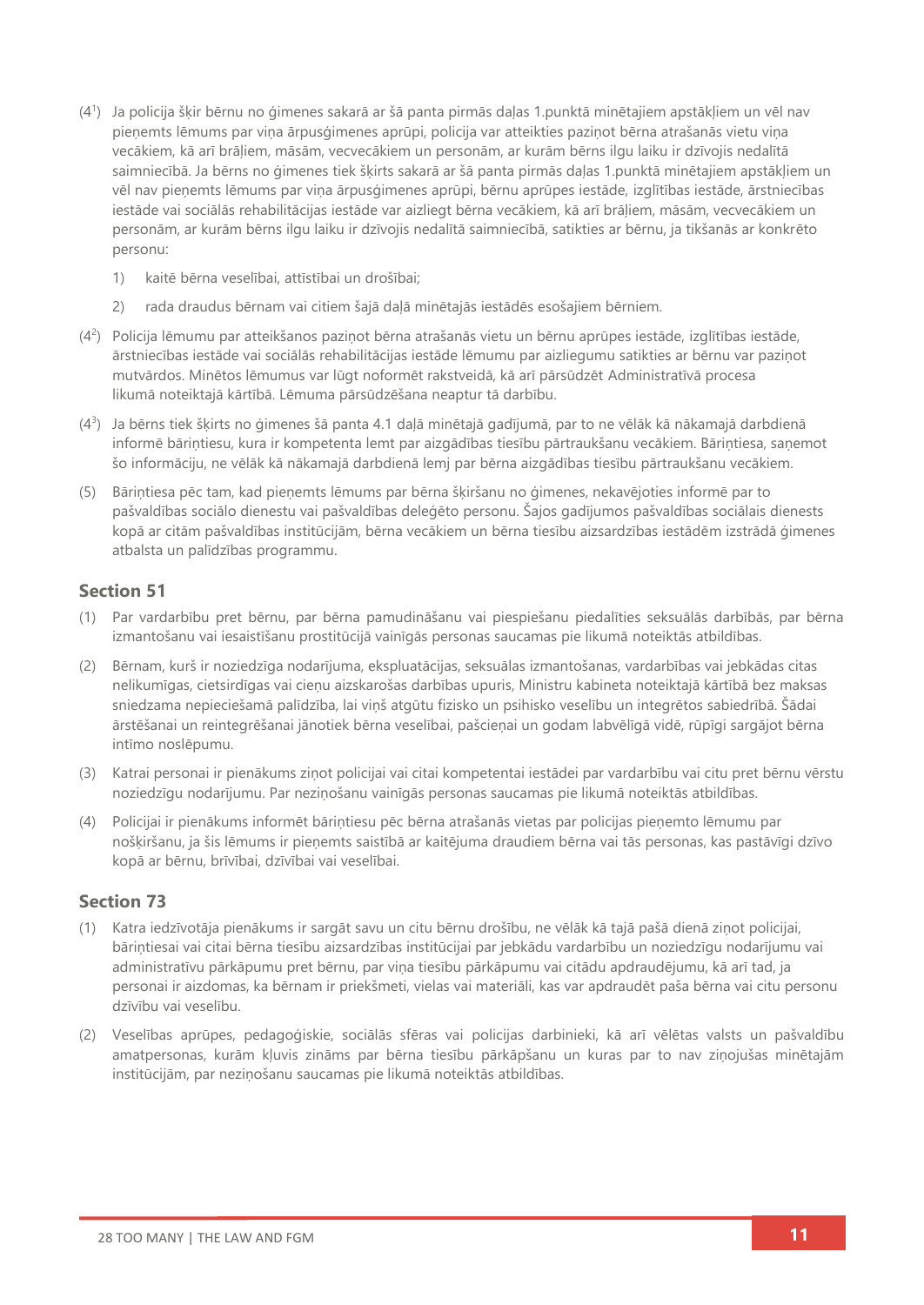- 1 Nations Online Project (2018) *Latvia*. Available at<https://www.nationsonline.org/oneworld/latvia.htm> (accessed 18 July 2021).
- 2 European Institute for Gender Equality (2013) *Current situation of female genital mutilation in Latvia*. Available at https://eige.europa.eu/sites/default/files/documents/current\_situation\_and\_trends\_of\_female\_genital\_mutilation in latvia en.pdf (accessed 19 July 2021).
- 3 Olga Rastrigina (2015) *The Policy on Gender Equality in Latvia. European Parliament, European Union*. Available at [http://www.gwi-boell.de/sites/default/files/uploads/2010/02/ipol\\_ida2015510008\\_en.pdf](http://www.gwi-boell.de/sites/default/files/uploads/2010/02/ipol_ida2015510008_en.pdf) (accessed 28 July 2021).
- 4 *International Covenant on Civil and Political Rights* (1966) United Nations Treaty Collection: Status of Treaties*.* Available at [https://treaties.un.org/Pages/ViewDetails.aspx?src=TREATY&mtdsg\\_no=IV-](https://treaties.un.org/Pages/ViewDetails.aspx?src=TREATY&mtdsg_no=IV-4&chapter=4&clang=_en)[4&chapter=4&clang=\\_en](https://treaties.un.org/Pages/ViewDetails.aspx?src=TREATY&mtdsg_no=IV-4&chapter=4&clang=_en) (accessed 19 July 2021).
- 5 *International Covenant on Economic, Social and Cultural Rights* (1966) United Nations Treaty Collection: Status of Treaties. Available at [https://treaties.un.org/Pages/ViewDetails.aspx?src=TREATY&mtdsg\\_no=IV-3&chapter=4](https://treaties.un.org/Pages/ViewDetails.aspx?src=TREATY&mtdsg_no=IV-3&chapter=4) (accessed 19 July 2021).
- 6 *Convention on the Elimination of All Forms of Discrimination Against Women* (1979) United Nations Treaty Collection: Status of Treaties. Available at [https://treaties.un.org/Pages/](https://treaties.un.org/Pages/ViewDetails.aspx?src=IND&mtdsg_no=IV-8&chapter=4&clang=_en#9) [ViewDetails.aspx?src=IND&mtdsg\\_no=IV-8&chapter=4&clang=\\_en#9](https://treaties.un.org/Pages/ViewDetails.aspx?src=IND&mtdsg_no=IV-8&chapter=4&clang=_en#9) (accessed 19 July 2021).
- 7 *Convention on the Rights of the Child* (1989) United Nation Treaty Collection: Status of Treaties. Available at [https://treaties.un.org/pages/ViewDetails.aspx?src=TREATY&mtdsg\\_no=IV-11&chapter=4&clang=\\_en](https://treaties.un.org/pages/ViewDetails.aspx?src=TREATY&mtdsg_no=IV-11&chapter=4&clang=_en) (accessed 19 July 2021).
- 8 Council of Europe (2021) *Chart of signatures and ratifications of Treaty 210, Convention on preventing and combating violence against women and domestic violence*. Available at [https://www.coe.int/en/web/conventions/full-list/-/conventions/treaty/197/?module=signatures-by](https://www.coe.int/en/web/conventions/full-list/-/conventions/treaty/197/?module=signatures-by-treaty&treatynum=210)[treaty&treatynum=210](https://www.coe.int/en/web/conventions/full-list/-/conventions/treaty/197/?module=signatures-by-treaty&treatynum=210) (accessed 19 July 2021).
	- Council of Europe (2021) *Reservations and Declarations for Treaty 210, Convention on preventing and combating violence against women and domestic violence*. Available at [https://www.coe.int/en/web/conventions/full-list/-/conventions/treaty/197/?module=declarations-by](https://www.coe.int/en/web/conventions/full-list/-/conventions/treaty/197/?module=declarations-by-treaty&numSte=210&codeNature=0)[treaty&numSte=210&codeNature=0](https://www.coe.int/en/web/conventions/full-list/-/conventions/treaty/197/?module=declarations-by-treaty&numSte=210&codeNature=0) (accessed 19 July 2021).
- 9 Council of Europe (2021) *Chart of Signatures and Ratifications of Treaty 005, Convention for the Protection of Human Rights and Fundamental Freedoms*. Available at [coe.int/en/web/conventions/full-list/-](coe.int/en/web/conventions/full-list/-/conventions/treaty/005/signatures?module=signatures-by-treaty&treatynum=005) [/conventions/treaty/005/signatures?module=signatures-by-treaty&treatynum=005](coe.int/en/web/conventions/full-list/-/conventions/treaty/005/signatures?module=signatures-by-treaty&treatynum=005) (accessed 19 July 2021).
	- Council of Europe (2021) *Reservations and Declarations for Treaty 005, Convention for the Protection of Human Rights and Fundamental Freedoms*. Available at [https://www.coe.int/en/web/conventions/full-list/-](https://www.coe.int/en/web/conventions/full-list/-/conventions/treaty/005/?module=declarations-by-treaty&numSte=005&codeNature=0) [/conventions/treaty/005/?module=declarations-by-treaty&numSte=005&codeNature=0](https://www.coe.int/en/web/conventions/full-list/-/conventions/treaty/005/?module=declarations-by-treaty&numSte=005&codeNature=0) (accessed 19 July 2021).

#### *Cover images:* Image of Latvia from Canva stock library.

Bave Pictures (2021) *Free studio image*. Available at [https://unsplash.com/photos/fl7bASYZgXo.](https://unsplash.com/photos/fl7bASYZgXo)

*Please note that the use of a photograph of any girl or woman in this report does not imply that she has, nor has not, undergone FGM.*